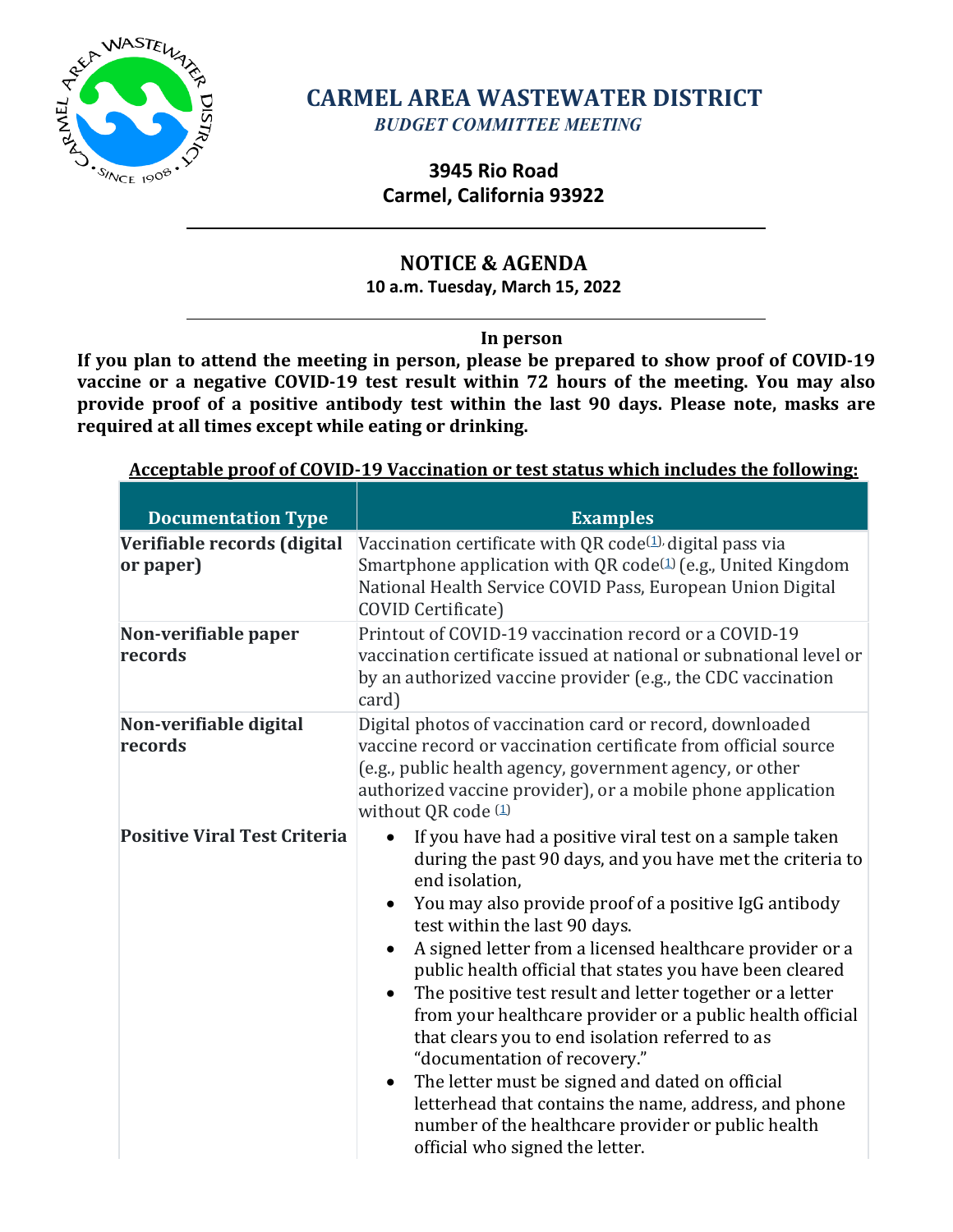| <b>Documentation Type</b>                     | <b>Examples</b>                                                                                                                                                                                                                                                                                                                                                |
|-----------------------------------------------|----------------------------------------------------------------------------------------------------------------------------------------------------------------------------------------------------------------------------------------------------------------------------------------------------------------------------------------------------------------|
| <b>Negative COVID Test</b><br><b>Criteria</b> | • Type of test (indicating it is a Nucleic Acid<br>Amplification Test (NAAT) or antigen test).<br>• Entity issuing the result (e.g., laboratory, healthcare<br>entity, or telehealth service).<br>• Sample collection date<br>A negative test result must show the sample<br>was taken no more than 72 hours before the<br>meeting<br>Test result<br>$\bigcap$ |

(1) The QR code in a verifiable vaccination record which links to information confirming the credential was generated from an immunization record in an official database and is protected from tampering.

## **All forms of proof of COVID-19 vaccination must have:**

- Personal identifiers (full name plus at least one other identifier such as date of birth or passport number) that match the personal identifiers of the attendee
- Name of official source issuing the record (e.g., public health agency, government agency, or other authorized vaccine provider)
- Vaccine manufacturer and date(s) of vaccination
- Results must be in written or digital format

*If you would like to comment on any item on our Agenda or an item not on the Agenda, please submit those in writing to our office at 3945 Rio Road, Carmel CA 93922 or via email at [downstream@cawd.org,](mailto:downstream@cawd.org) at least 24 hours before the meeting. All participants have access during the meeting to be recognized and utilize the platform to speak.*